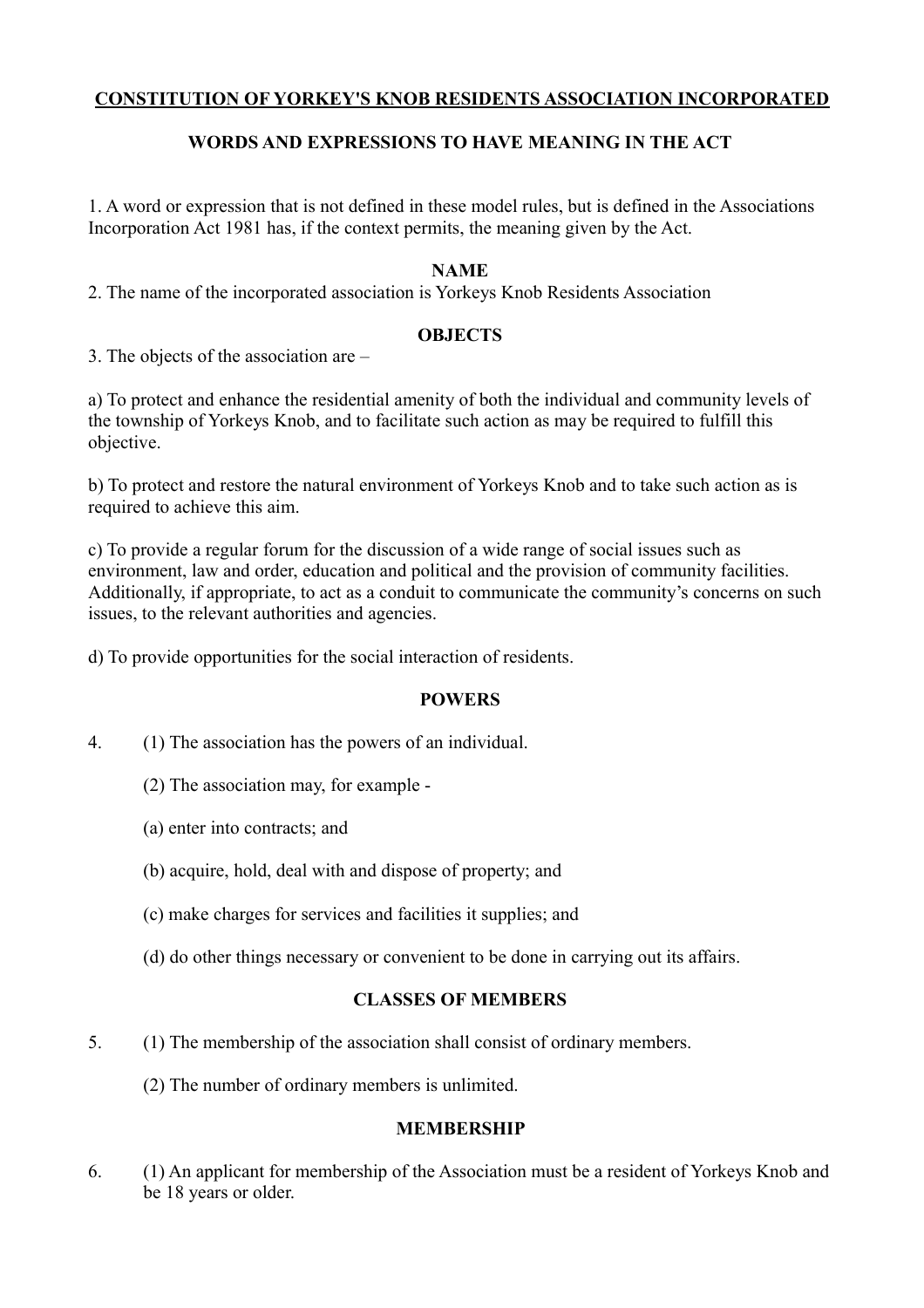#### **MEMBERSHIP FEES**

- 7. (1) The membership fee for each person-
	- (a) is the amount decided by the members from time to time at a general meeting;
	- (b) is payable when, and in the way, the management committee decides.
	- (c) covers membership for the year ended 30 June.

#### **ADMISSION AND REJECTION OF MEMBERS**

8. (1) The management committee must consider an application for membership at the next meeting of the committee held after it receives- (a) the application; and (b) the appropriate membership fee for the application.

(2) The management committee must decide at the meeting whether to accept or reject the application.

(3) If a majority of the management committee members present at the meeting vote to accept the applicant as a member, the applicant must be accepted as a member . (4) The secretary of the association must, as soon as practicable after the management committee decides to reject an application, give the applicant a written notice of the decision.

# **WHEN MEMBERSHIP ENDS**

9. (1) When a person no longer resides or owns a residence in Yorkeys Knob.

(2) A member may resign from the association by giving a written notice of resignation to the secretary.

(3) The resignation takes effect on- (a) the day and at the time the notice is received by the secretary; or (b) if a later day is stated in the notice - the later day.

(4) The management committee may terminate a member's membership if the member -

- (a) is convicted of an indictable offence; or
- (b) does not comply with any of the provisions of these rules; or
- (c) has membership fees in arrears for at least 2 months; or

(d) conducts himself or herself in a way considered to be injurious or prejudicial to the character or interests of the association.

(5) Before the management committee terminates a member's membership, the committee must give the member a full and fair opportunity to show why the membership should not be terminated.

(6) If, after considering all representations made by the member, the management committee decides to terminate the membership, the secretary of the committee must give the member a written notice of the decision.

## **APPEAL AGAINST REJECTION OR TERMINATION OF MEMBERSHIP**

10. (1) A person whose application for membership has been rejected, or whose membership has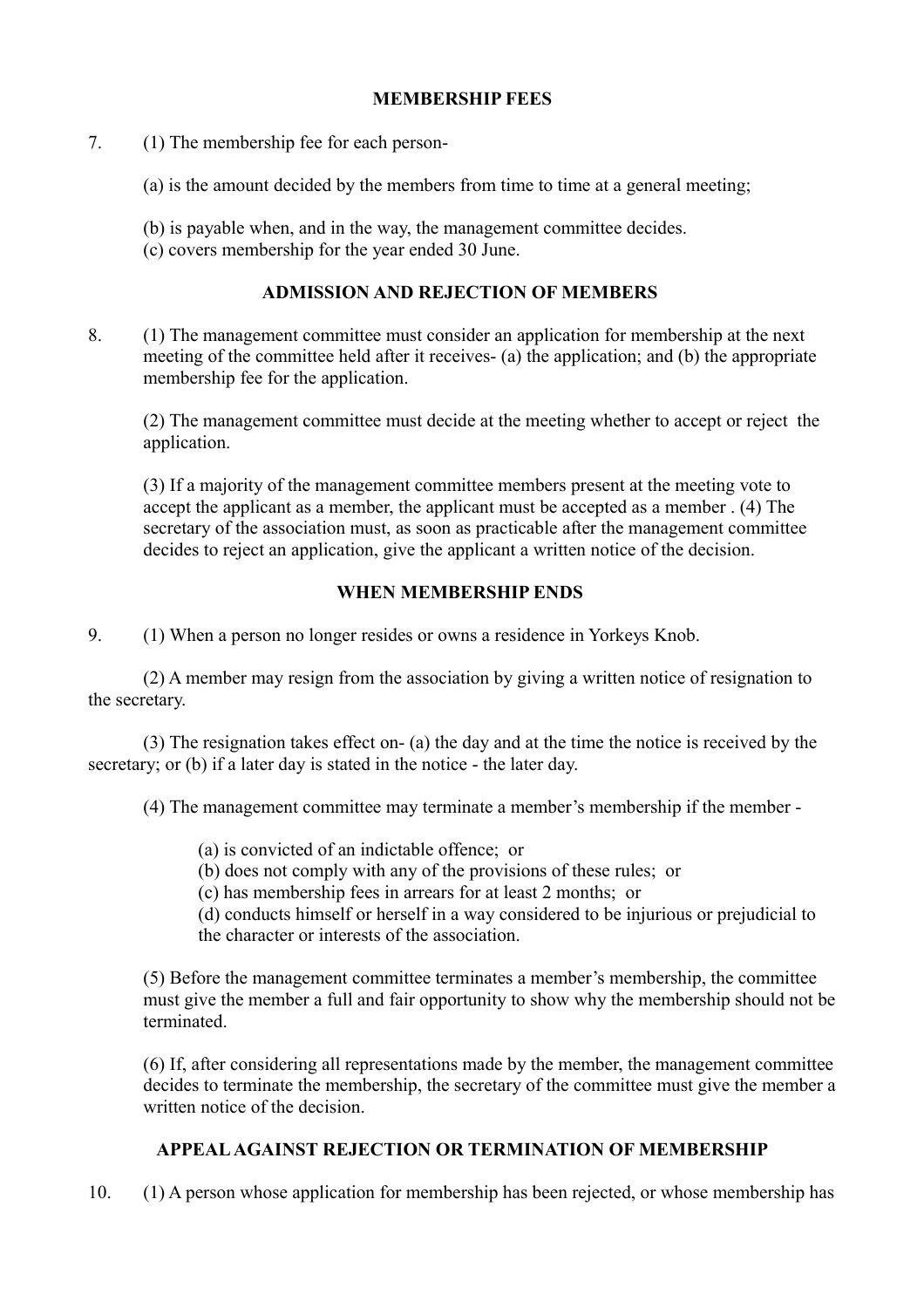been terminated, may give the secretary written notice of the person's intention to appeal against the decision.

(2) A notice of intention to appeal must be given to the secretary within 1 month after the person receives written notice of the decision.

(3) If the secretary receives a notice of intention to appeal, the secretary must, within 3 months after the day of receipt, call a general meeting to decide the appeal.

(4) At the meeting, the applicant must be given a full and fair opportunity to show why the application should not be rejected or the membership should not be terminated.

(5) The management committee and the committee members who rejected or terminated the membership must be given an opportunity to show why the application s hould be rejected or the membership should be terminated.

(6) An appeal must be decided by a vote of the members present at the meeting.

(7) If a person whose application has been rejected does not appeal against the decision within 1 month after receiving written notice of the decision, or the person appeals but the appeal is unsuccessful, the secretary must, as soon as practicable, refund the membership fee paid by the person.

#### **REGISTER OF MEMBERS**

11. (1) The management committee must keep a register of members.

(2) The register of members must include the following particulars for each member-

- (a) the full name and residential address of the member;
- (b) the date of admission as a member;
- (c) the date of death or resignation of the member;
- (d) details about the termination or reinstatement of membership;

(e) any other particulars the management committee or the members at a general meeting decide.

- (f) the financial status of each member
- (3) The register must be open for inspection at all reasonable times.

(4) However, before the member may inspect the register, the member must apply to the secretary to inspect it.

12. (1) If the association has not elected an interim officer as secretary for the association before its incorporation, the members of the management committee must ensure a secretary is appointed or elected for the association within 1 month after incorporation.

(2) If a vacancy happens in the office of secretary, the members of the management committee must ensure a secretary is appointed or elected for the association within 1 month after the vacancy happens.

(3) The secretary must be a member of the association elected by the association as secretary.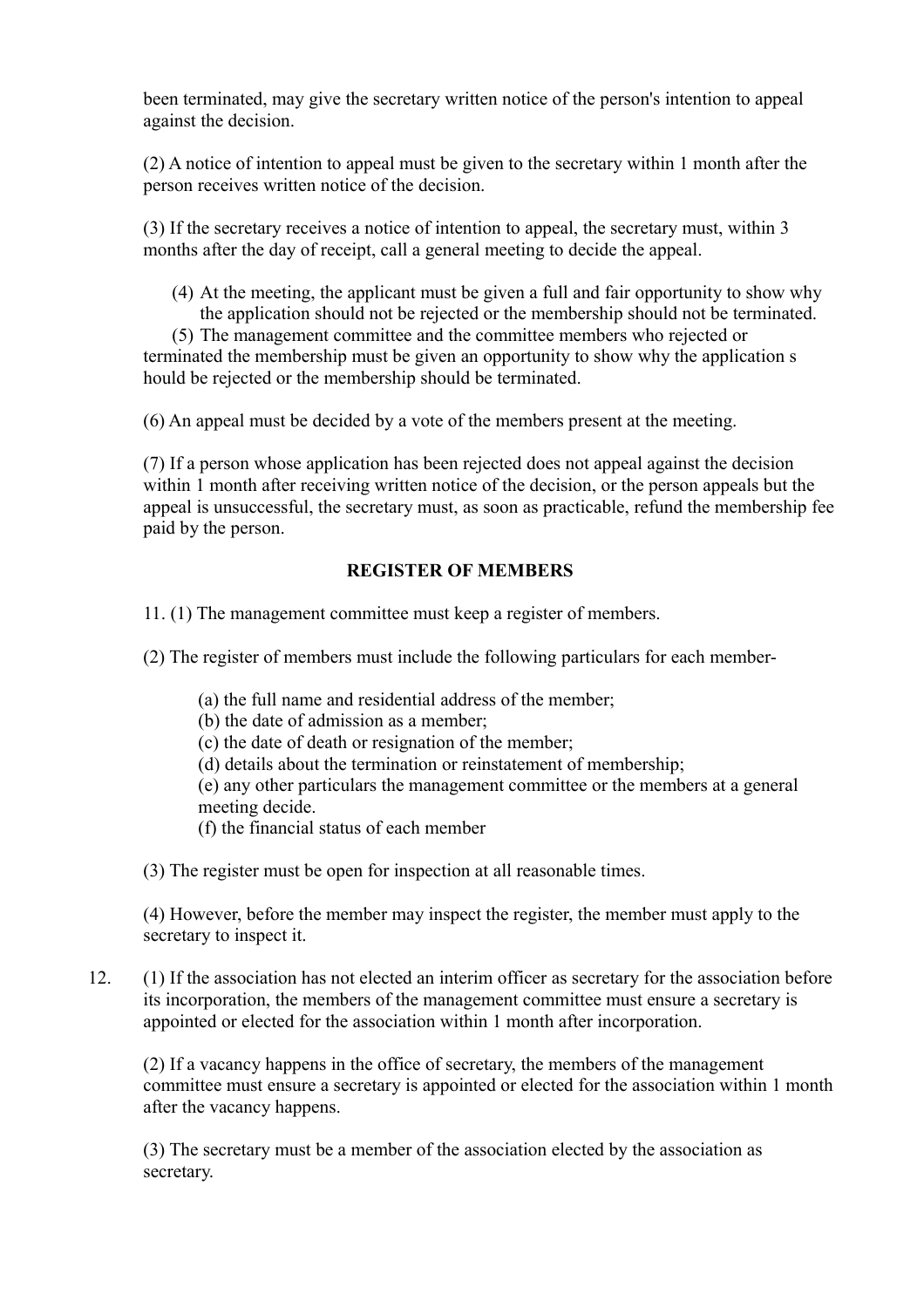#### **MEMBERSHIP OF MANAGEMENT COMMITTEE**

13. (1) The management committee of the association shall consist of a president, vicepresident, treasurer, secretary and a maximum of six other members the association members elect or appoint at a general meeting.

(2) A member may only hold the same office on the management committee for a maximum of three (3) consecutive years. Unless there are insufficient numbers of available office bearers.

(3) A member of the management committee must be a financial member of the association.

(4) At each annual general meeting of the association, the members of the management committee must retire from office, but if eligible under these Rules, may on nomination, stand for re-election.

# **ELECTING THE MANAGEMENT COMMITTEE**

14. (1) A member of the management committee may only be elected as follows-

(a) any two (2) members of the association may nominate another member (the **candidate**) to serve as a member of the management committee;

(b) the nomination must be-

- (i) in writing: and
- (ii) signed by the candidate and the members who nominated him or her: and
- (iii) given to the secretary at least 14 days before the annual general meeting at which the election is to be held

(c) each member present at the annual general meeting may vote for any number of candidates but not more than the number of vacancies;

(d) if, at the start of the meeting, there are not enough candidates nominated, nominations may be taken from the floor of the meeting.

 (2) A list of the candidates' names in alphabetical order, with the names of the members who nominated each candidate, must be posted in a conspicuous place in the office or usual place of meeting of the association for at least 7 days immediately preceding the annual general meeting.

(3) If required by the management committee, balloting lists must be prepared containing the names of the candidates in alphabetical order.

## **RESIGNATION OR REMOVAL FROM OFFICE OF MANAGEMENT COMMITTEE MEMBER**

15. (1) A management committee member may resign from the committee by giving written notice of resignation to the secretary.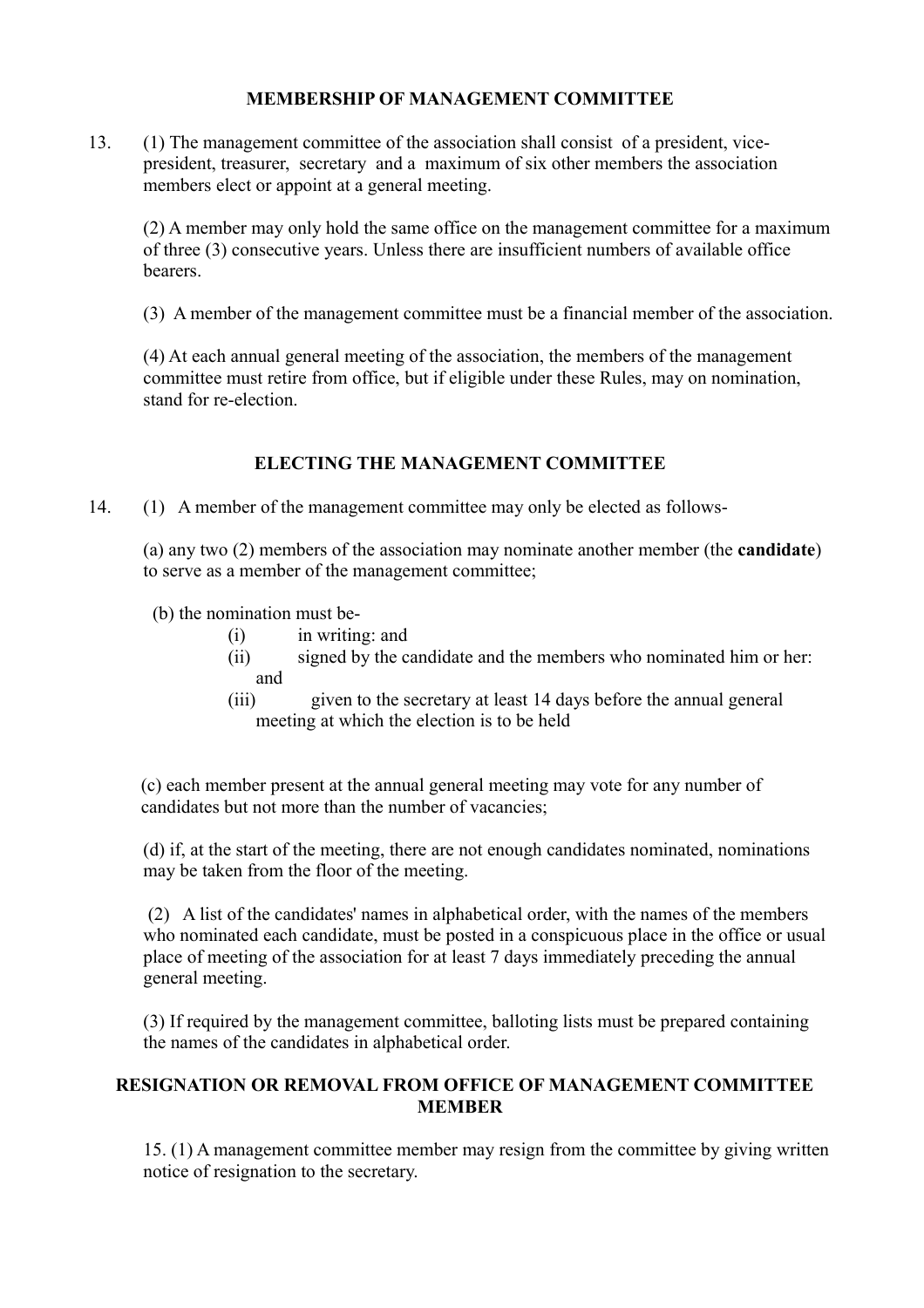- (2) The resignation takes effect on-
	- (a) the day and at the time the notice is received by the secretary; or
	- (b) if a later day is stated in the notice the later day.

(3) A Management Committee member may be removed from office at a general meeting of the association if a majority of the members present at the meeting vote in favour of removing the member.

(4) A Management Committee Member may be removed from office if the Management Committee member

- a) is convicted of an indictable offence; or
- b) does not comply with any of the provisions of these rules; or
- c) has membership fees in arrears for at least 2 months; or

d) conducts himself or herself in a way considered to be injurious or prejudicial to the character or interests of the association.

(5) Before a vote of members is taken about removing the member from office, the member must be given a full and fair opportunity to show cause why he or she should not be removed from office. (6) A member has no right of appeal against the member's removal from office under this section.

#### **VACANCIES ON MANAGEMENT COMMITTEE**

16. (1) If a casual vacancy occurs on the management committee, the continuing members of the committee may appoint another member of the association to fill the vacancy until the next annual general meeting.

(2) The continuing members of the management committee may continue to act despite a casual vacancy occurring on the management committee.

(3) However, if the number of committee members is less than the number fixed under these rules as a quorum of the management committee, the continuing members may act only to-

(a) increase the number of management committee members to the number required for a quorum; or

(b) call a general meeting of the association.

#### **FUNCTIONS OF MANAGEMENT COMMITTEE**

17. (1) Subject to these rules or a resolution of the association members carried at a general meeting, the management committee -

> (a) has the general control and management of the administration of the affairs, property and funds of the association; and

(b) has authority to interpret the meaning of these rules and any matter relating to the association on which the rules are silent.

(2) The management committee may exercise the powers of the association -

(a) to borrow, raise or secure the payment of amounts in a way the association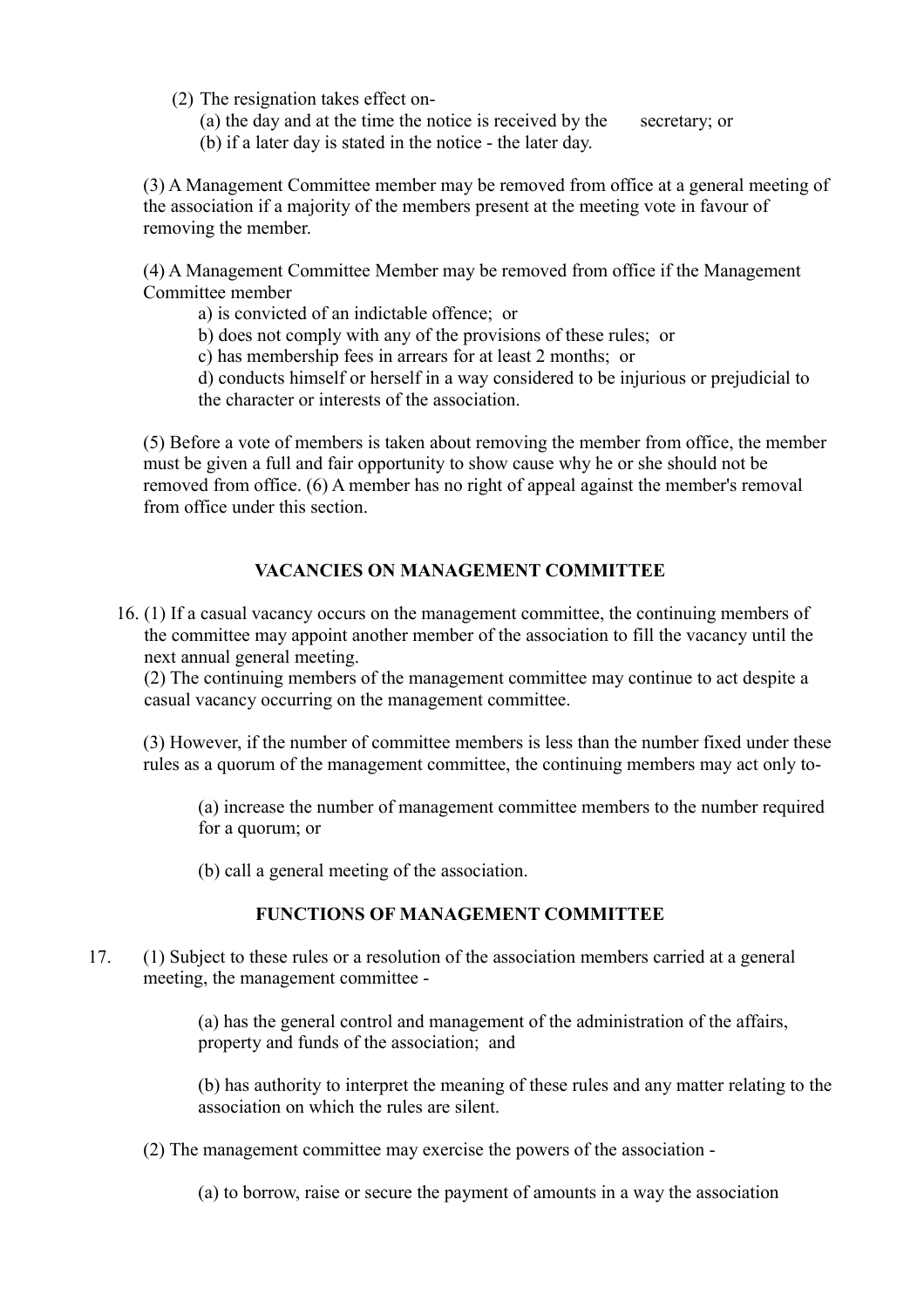members decide;

(b) to secure the amounts mentioned in paragraph (a) or the payment or performance of any debt, liability, contract, guarantee or other engagement incurred or to be entered into by the association in any way, including by the issue of debentures (perpetual or otherwise) charged upon the whole or part of the association's property, both present and future;

(c) to purchase, redeem or pay off any securities issued;

(d) to borrow amounts from members and pay interest on the amounts borrowed;

(e) to mortgage or charge the whole or part of its property;

(f) to issue debentures and other securities, whether outright or as security for any debt, liability or obligation of the association;

(g) to provide and pay off any securities issued; and

(h) to invest in a way the members of the association may from time to time decide.

(3) For sub-section 17 (2)(d), the rate of interest must not be more than the current rate being charged for overdrawn accounts on money lent (regardless of the term of the loan) by -

(a) the financial institution for the association; or

(b) if there is more than 1 financial institution for the association - the financial institution nominated by the association.

## **MEETINGS OF MANAGEMENT COMMITTEE**

18. (1) Subject to subsections 17 (2) to 17 (16), the management committee may meet and conduct its proceedings as it considers appropriate.

(2) The management committee must meet a minimum at least once every four months to exercise its functions

(3) The committee must decide how a meeting is to be called.

(4) Notice of a meeting is to be given in the way decided by the committee.

(5) If the secretary receives a written request signed by at least 33% of the management committee members, the secretary must call a special meeting of the committee within fourteen days of receipt of the request.

(6) A request for a special meeting must state-

(a) why the special meeting is being called; and

(b) the business to be conducted at the meeting.

(7) At a management committee meeting, more than 50% of the members elected or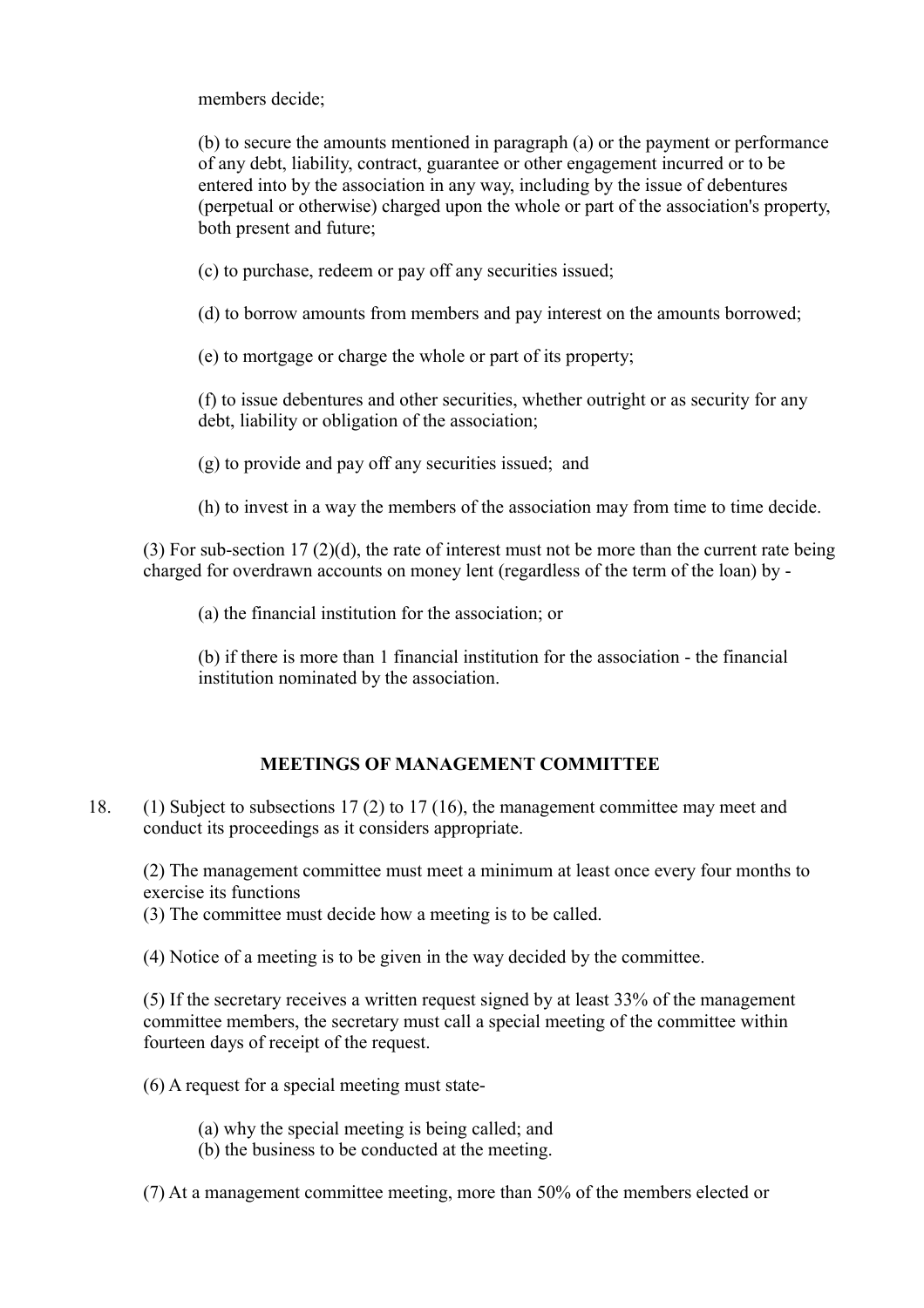appointed to the committee as at the close of the last general meeting of the members form a quorum.

(8) A question arising at a committee meeting is to be decided by a majority vote of committee members present at the meeting and, if the votes are equal, the question is decided in the negative.

(9) A management committee member must not vote on a question about a contract or proposed contract with the association if the member has an interest in the contract or proposed contract, and if the member does vote the member's vote must not be counted.

(10) The secretary must give each management committee member at least 14 days notice of a special meeting of the committee.

(11) A notice of a special meeting must state-

(a) the day, time and place of the meeting; and (b) the business to be conducted at the meeting.

(12) The president or, if there is no president or if the president is not present within 10 minutes after the time fixed for a management committee meeting, the vice-president is to preside as chairperson at the meeting.

(13) If the president and the vice-president are absent from a management committee meeting, the members may choose 1 of their number to preside as chairperson at the meeting.

(14) If a quorum is not present within 30 minutes after the time fixed for a management committee meeting called on the request of committee members, the meeting lapses.

(15) If a quorum is not present within 30 minutes after the time fixed for a management committee meeting called other than on the request of committee members, the meeting is to be adjourned to-

(a) the same day, time and place in the next week; or

(b) a day, time and place decided by the committee.

(16) If, at the adjourned meeting mentioned in subsection (15), a quorum is not present within 30 minutes after the time fixed for the meeting, the meeting lapses.

# **DELEGATION OF MANAGEMENT COMMITTEE POWERS**

19. (1) The management committee may delegate the whole or part of its powers to a subcommittee consisting of a member of the management committee and any association members, residents or persons considered appropriate by the committee.

(2) A subcommittee may only exercise delegated powers in the way the management committee decides.

(3) A subcommittee may elect a chairperson of its meetings.

(4) If a chairperson is not elected, or if the chairperson is not present within 10 minutes after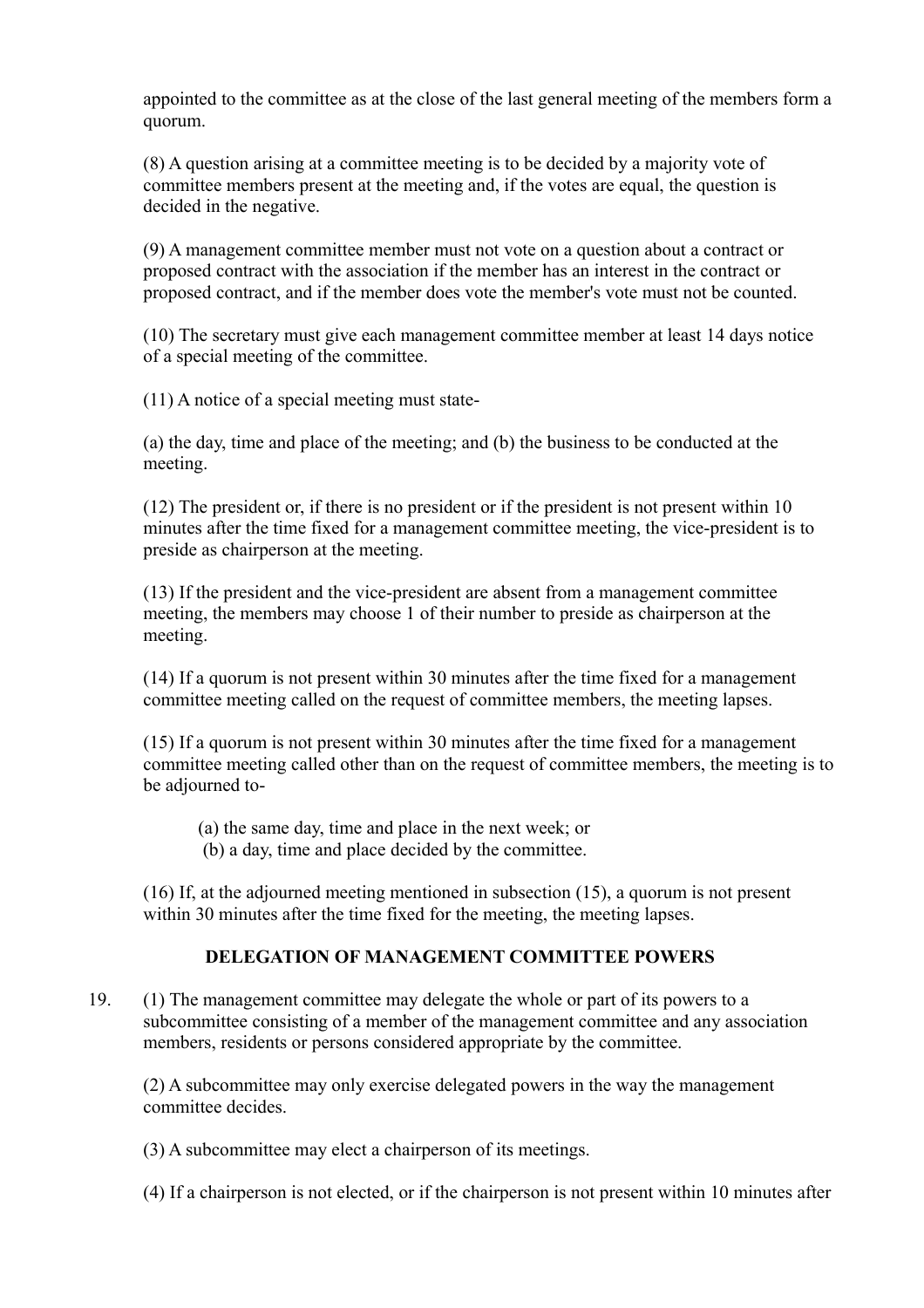the time fixed for a meeting, the members present may choose 1 of their number to be chairperson of the meeting.

(5) A subcommittee may meet and adjourn as it considers appropriate, within the guidelines set by the management committee.

(6) A question arising at a subcommittee meeting is to be decided by a majority vote of the members present at the meeting and, if the votes are equal, the question is decided in the negative.

(7) The president of the Association is an ex-officio member of all subcommittees

# **ACTS NOT AFFECTED BY DEFECTS OR DISQUALIFICATIONS**

20. (1) An act performed by the management committee, a subcommittee or a person acting as a member of the management committee is taken to have been a validly performed act.

(2) Subsection (1) applies even if the act was performed when-

(a) there was a defect in the appointment of a member of the management committee, subcommittee or person acting as a member of the management committee; or (b) a management committee member, subcommittee member or person acting as a member of the management committee was disqualified from being a member.

## **ANNUAL GENERAL MEETINGS**

21. Each annual general meeting must be held -

(a) at least once each year; and

(b) within 6 months after the end of the association's previous financial year.

## **BUSINESS TO BE CONDUCTED AT ANNUAL GENERAL MEETING**

22. The following business must be conducted at each annual general meeting -

(a) The President's Report.

(b) receiving the statement of income and expenditure, assets, liabilities and mortgages, charges and securities affecting the property of the association for the last financial year;

(c) approve and adopt the income and expense statement

(d) electing members of the management committee;

## **SPECIAL GENERAL MEETING**

23. (1) The secretary may only call a special general meeting by giving each member notice of t he meeting within 14 days after-

> (a) being directed to call the meeting by the management committee; or (b) being given a written request signed by-

(i) at least 33% of the members of the association presently on the management committee; or

(ii) at least the number of ordinary members of the association equal to double the number of members of the association presently on the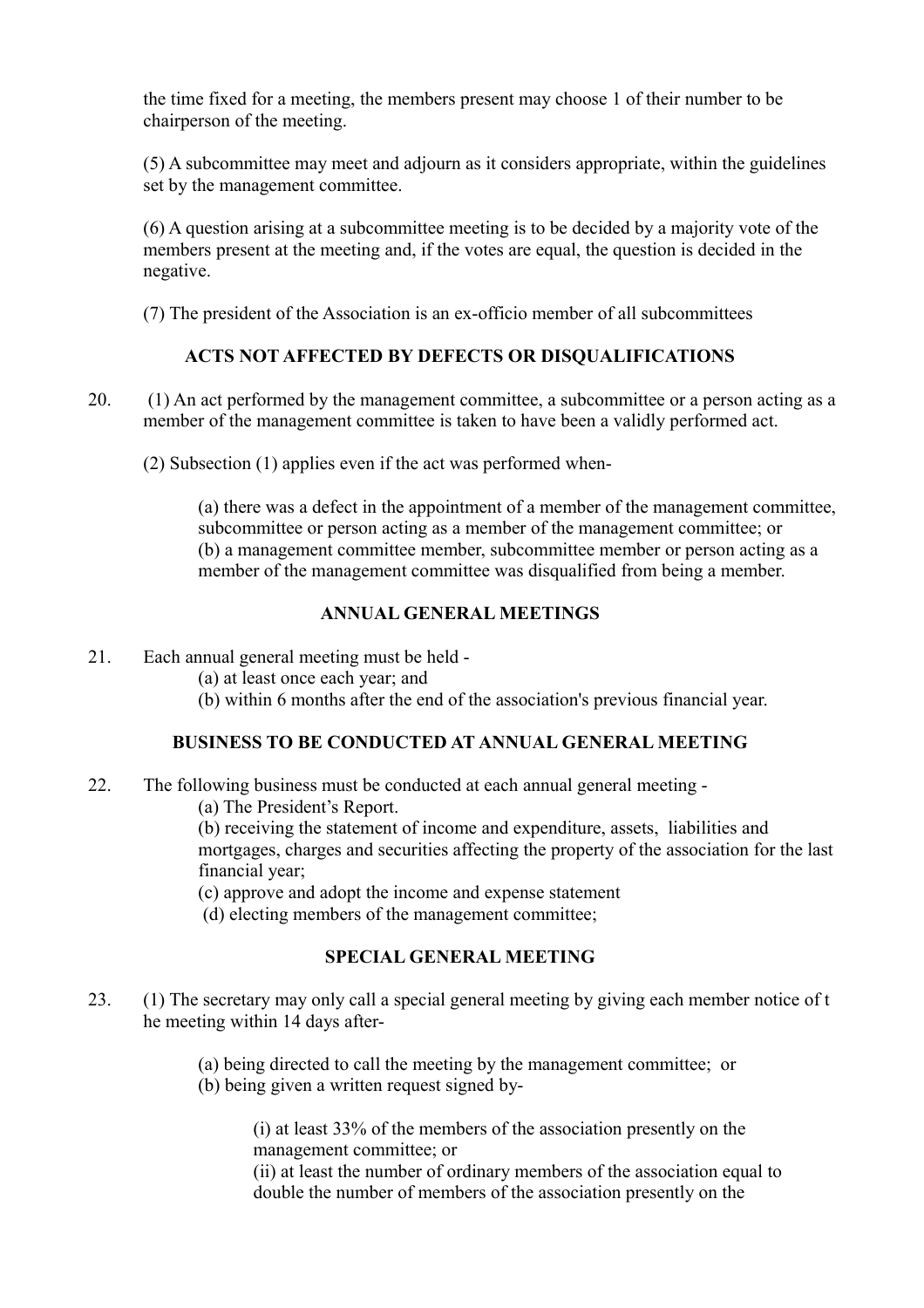management committee plus 1; or

(c) being given a written notice of an intention to appeal against the decision of the management committee-

(i) to reject an application for membership; or (ii) to terminate a person's membership.

(2) A request mentioned in subsection 24 (1) (b) must state-

(a) why the special general meeting is being called; and

(b) the business to be conducted at the meeting.

## **NOTICE OF GENERAL MEETING**

24. 1) The secretary may call a general meeting of the association.

(2) The secretary must give at least 14 days notice of the meeting to each association member.

(3) The management committee may decide the way in which the notice must be given.

(4) However, notice of the following meetings must be given in writing-

(a) a meeting called to hear and decide the appeal of a member against the rejection or termination of the member's membership by the management committee; or (b) a meeting called to hear and decide a proposed special resolution of the association.

(5) A notice of a general meeting must state the business to be conducted at the meeting.

## **QUORUM FOR, AND ADJOURNMENT OF, GENERAL MEETING**

25. (1) Subject to subsection 25 (5), at a general meeting the number of members equal to the number of members of the association presently on the management committee plus 1 form a quorum.

(2) No business may be conducted at a general meeting unless a quorum of members is present when the meeting proceeds to business.

(3) If a quorum is not present within 30 minutes after the time fixed for a general meeting called on the request of members of the management committee or the association, the meeting lapses.

(4) If a quorum is not present within 30 minutes after the time fixed for a general meeting called other than on the request of members of the management committee or the association, the meeting is to be adjourned to-

- (a) the same day, time and place in the next week; or
- (b) a day, time and place decided by the management committee.

(5) If at an adjourned meeting, a quorum under section 26.1 is not present within 30 minutes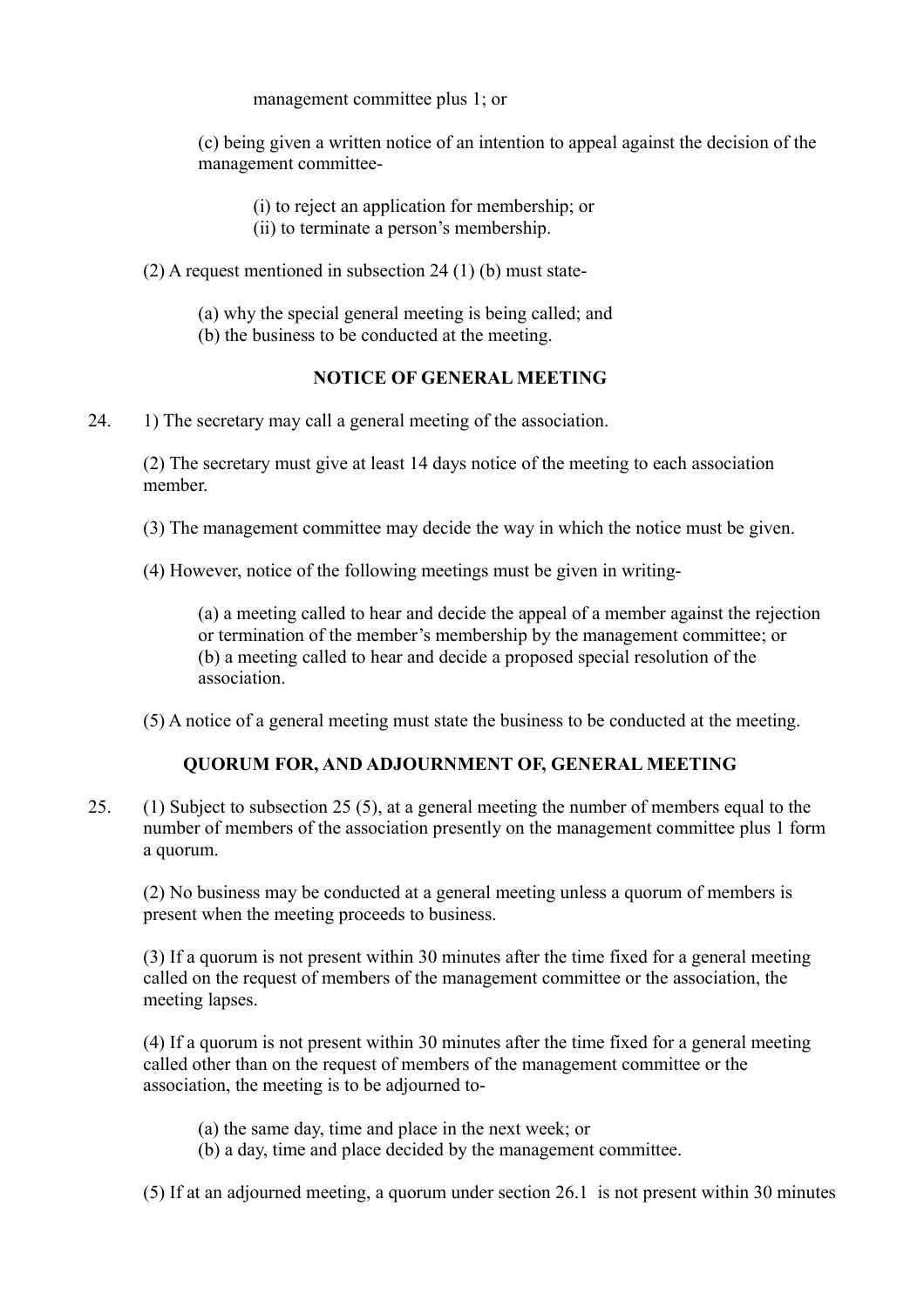after the time fixed for the meeting, the members present form a quorum.

(6) The chairperson may, with the consent of any meeting at which a quorum is present, and must if directed by the meeting, adjourn the meeting from time to time and from place to place.

(7) If a meeting is adjourned under section 26.6 only the business left unfinished at the meeting from which the adjournment took place may be conducted at the adjourned meeting.

(8) The secretary is not required to give the members notice of an adjournment or of the business to be conducted at an adjourned meeting unless a meeting is adjourned for at least 30 days.

(9) If a meeting is adjourned for at least 30 days, notice of the adjourned meeting must be given in the same way notice is given for an original meeting.

(10) In this rule "member" includes a person attending as a proxy.

## **PROCEDURE AT GENERAL MEETING**

26. (1) Subject to these rules, at each general meeting -

 (a) the president or, if there is no president or if the president is not present within 15 minutes after the time fixed for the meeting or is unwilling to act, the vice-president is to preside as chairperson;

(b) if the vice-president is absent or unwilling to act as chairperson, the members present must elect 1 of their number to be chairperson of the meeting;

(c) the chairperson must conduct the meeting in a proper and orderly way;

(d) each question, matter or resolution must be decided by a majority of votes of the members present;

(e) each member present and entitled to vote is entitled to 1 vote only and, if the votes are equal, the chairperson has a casting vote as well as a primary vote; and

(f) a member is not entitled to vote at a general meeting if the member's annual subscription is not of three months standing at the date of the meeting;

(g) voting may be by a show of hands or a division of members, unless at least 20% of the members present demand a secret ballot;

(h) if a secret ballot is held, the chairperson must appoint 2 members to conduct the secret ballot in the way the chairperson decides;

 (i) the result of a secret ballot as declared by the chairperson is taken to be a resolution of the meeting at which the ballot was held;

(j) a member may vote in person or by proxy or by attorney and-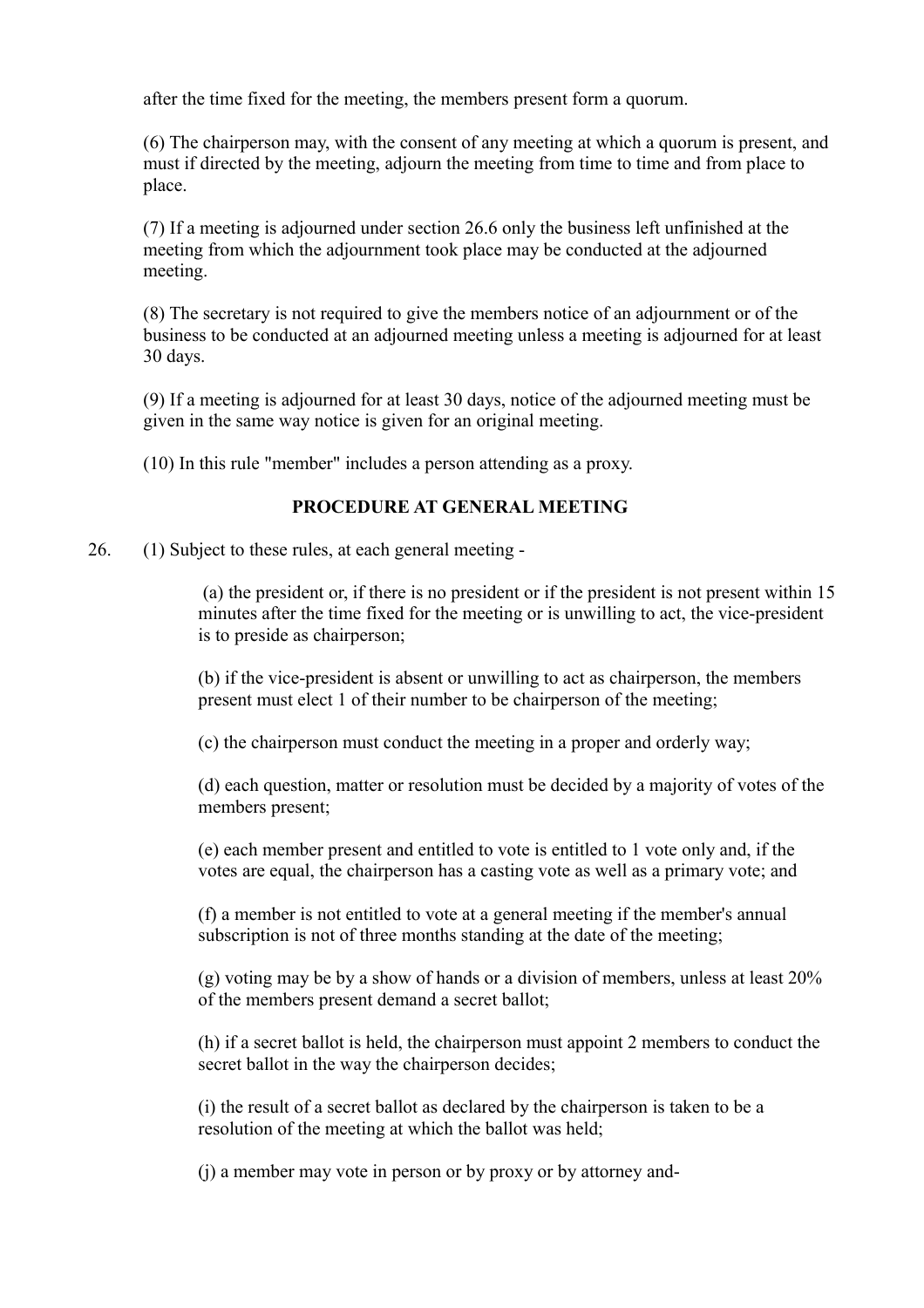| (i) on a show of hands, each person present who is a member or a<br>representative of a member has 1 vote; and<br>(ii) in a secret ballot, each member present in person or by proxy or by<br>attorney or other properly authorised representative has 1 vote; |                                                                                                                                                       |                         |                                              |          |  |  |
|----------------------------------------------------------------------------------------------------------------------------------------------------------------------------------------------------------------------------------------------------------------|-------------------------------------------------------------------------------------------------------------------------------------------------------|-------------------------|----------------------------------------------|----------|--|--|
| (k) an instrument appointing a proxy must be in writing; and-                                                                                                                                                                                                  |                                                                                                                                                       |                         |                                              |          |  |  |
|                                                                                                                                                                                                                                                                | (i) if the appointor is an individual - signed by the appointor or the appointor's<br>attorney properly authorised in writing; or                     |                         |                                              |          |  |  |
|                                                                                                                                                                                                                                                                | (ii) if the appoint is a corporation - either under seal or signed by a properly<br>authorised officer or attorney of the corporation;                |                         |                                              |          |  |  |
| (1) a proxy may be a member of the association or another person;                                                                                                                                                                                              |                                                                                                                                                       |                         |                                              |          |  |  |
|                                                                                                                                                                                                                                                                | (m) the instrument appointing a proxy is taken to confer authority to demand or join<br>in demanding a secret ballot; and                             |                         |                                              |          |  |  |
|                                                                                                                                                                                                                                                                | (n) if a member wishes to vote for or against a resolution whilst absent, the<br>instrument appointing a proxy must be in the following or like form- |                         |                                              |          |  |  |
| <b>ASSOCIATION:</b>                                                                                                                                                                                                                                            |                                                                                                                                                       |                         |                                              |          |  |  |
| I,                                                                                                                                                                                                                                                             | of                                                                                                                                                    |                         | , being a member of the association, appoint |          |  |  |
| of<br>,<br>as my proxy to vote for me on my behalf at the (annual) general meeting of the                                                                                                                                                                      |                                                                                                                                                       |                         |                                              |          |  |  |
|                                                                                                                                                                                                                                                                | association, to be held on the                                                                                                                        |                         | day of                                       | , 20,    |  |  |
| and at any adjournment of the meeting.                                                                                                                                                                                                                         |                                                                                                                                                       |                         |                                              |          |  |  |
|                                                                                                                                                                                                                                                                | Signed this                                                                                                                                           |                         |                                              | $, 20$ . |  |  |
|                                                                                                                                                                                                                                                                | Signature.                                                                                                                                            |                         |                                              |          |  |  |
|                                                                                                                                                                                                                                                                | This form is to be used                                                                                                                               | * in favour<br>*against | of the resolution.                           |          |  |  |
| *Strike out whichever is not wanted. (Unless otherwise instructed, the proxy may vote as the proxy<br>considers appropriate.);                                                                                                                                 |                                                                                                                                                       |                         |                                              |          |  |  |

(o) each instrument appointing a proxy must be given to the secretary before the start of the meeting or adjourned meeting at which the person named in the instrument proposes to vote;

(p) the secretary must ensure full and accurate minutes of all questions, matters, resolutions and other proceedings of each management committee meeting and general meeting are entered in a minute book;

(q) the secretary must ensure the minute book for each general meeting is open for inspection at all reasonable times by any financial member who previously applies to the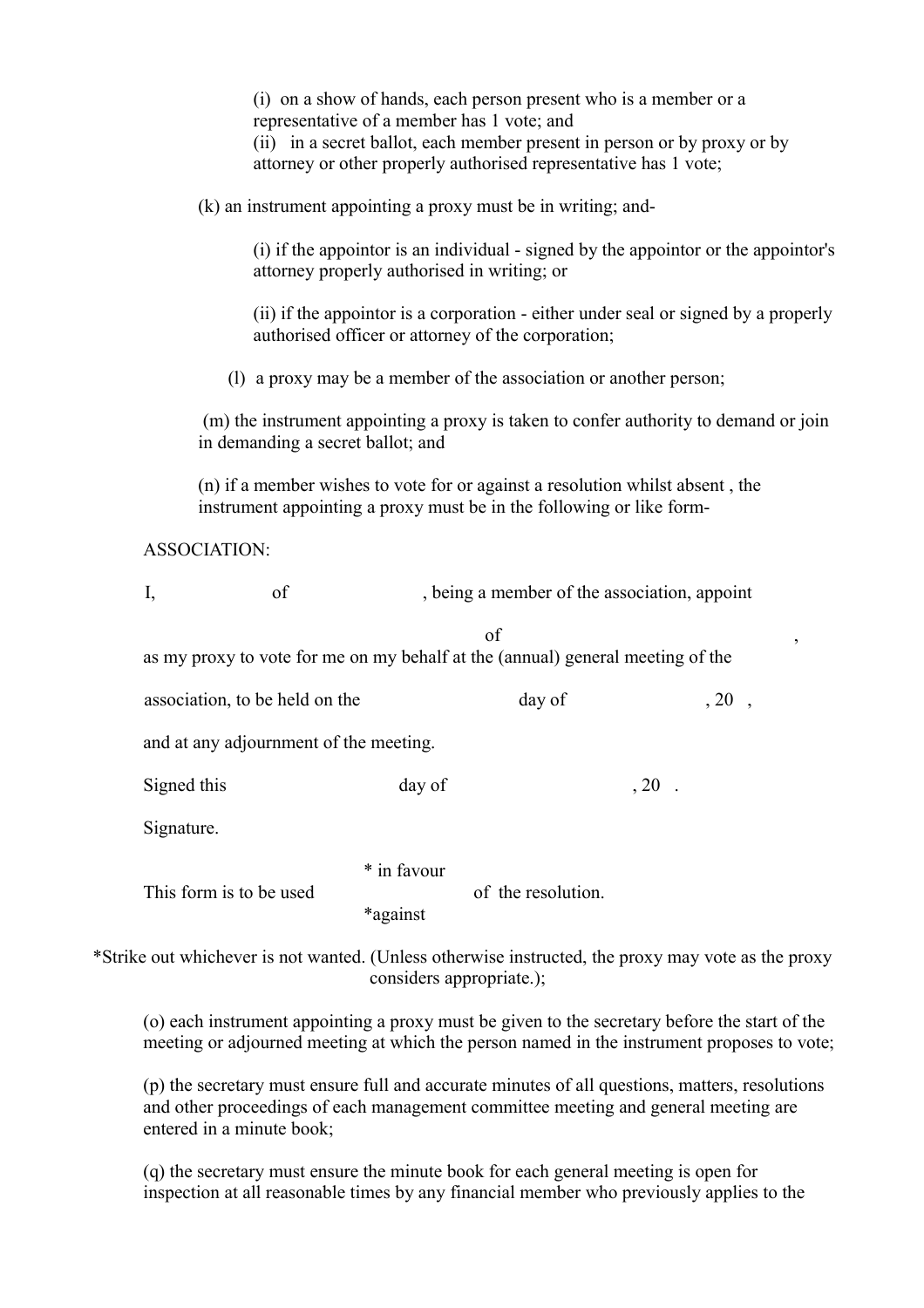secretary for the inspection.

(2) To ensure the accuracy of the minutes recorded under subsection 26.1.p

(a) the minutes of each management committee meeting must be signed by the chairperson of the meeting, or the chairperson of the next management committee meeting, verifying their accuracy,

(b) the minutes of each general meeting must be signed by the chairperson of the meeting, or the chairperson of the next general meeting, verifying their accuracy; and

(c) the minutes of each annual general meeting must be signed by the chairperson of the meeting, or the chairperson of the next meeting of the association that is a general meeting or annual general meeting, verifying their accuracy.

#### **BY-LAWS**

27. (1) The management committee may make, amend or repeal by-laws, not inconsistent with these rules, for the internal management of the association.

(2) A by-law may be set aside by a vote of members at a general meeting of the association.

#### **ALTERATION OF RULES**

28. (1) Subject to the Associations Incorporation Act 1981, these rules may be amended, repealed or added to by a special resolution carried at a general meeting.

 (2) However an amendment, repeal or addition is valid only if it is registered by the Chief Executive.

#### **COMMON SEAL**

29. (1) The management committee must ensure the association has a common seal.

(2) The common seal must be- (a) kept securely by the management committee; (b) used only under the authority of the management committee.

3) Each instrument to which the seal is attached must be signed by a member of the management committee and countersigned by- (a) the secretary; (b) another member of the management committee; (c) someone appointed by the management committee.

## **FUNDS AND ACCOUNTS**

30. (1) The funds of the association must be kept in an account in the name of the association in a financial institution decided by the management committee.

(2) Records and accounts must be kept in the English language showing full and accurate particulars of the financial affairs of the association.

(3) All amounts must be deposited in the financial institution account as soon as practicable after receipt.